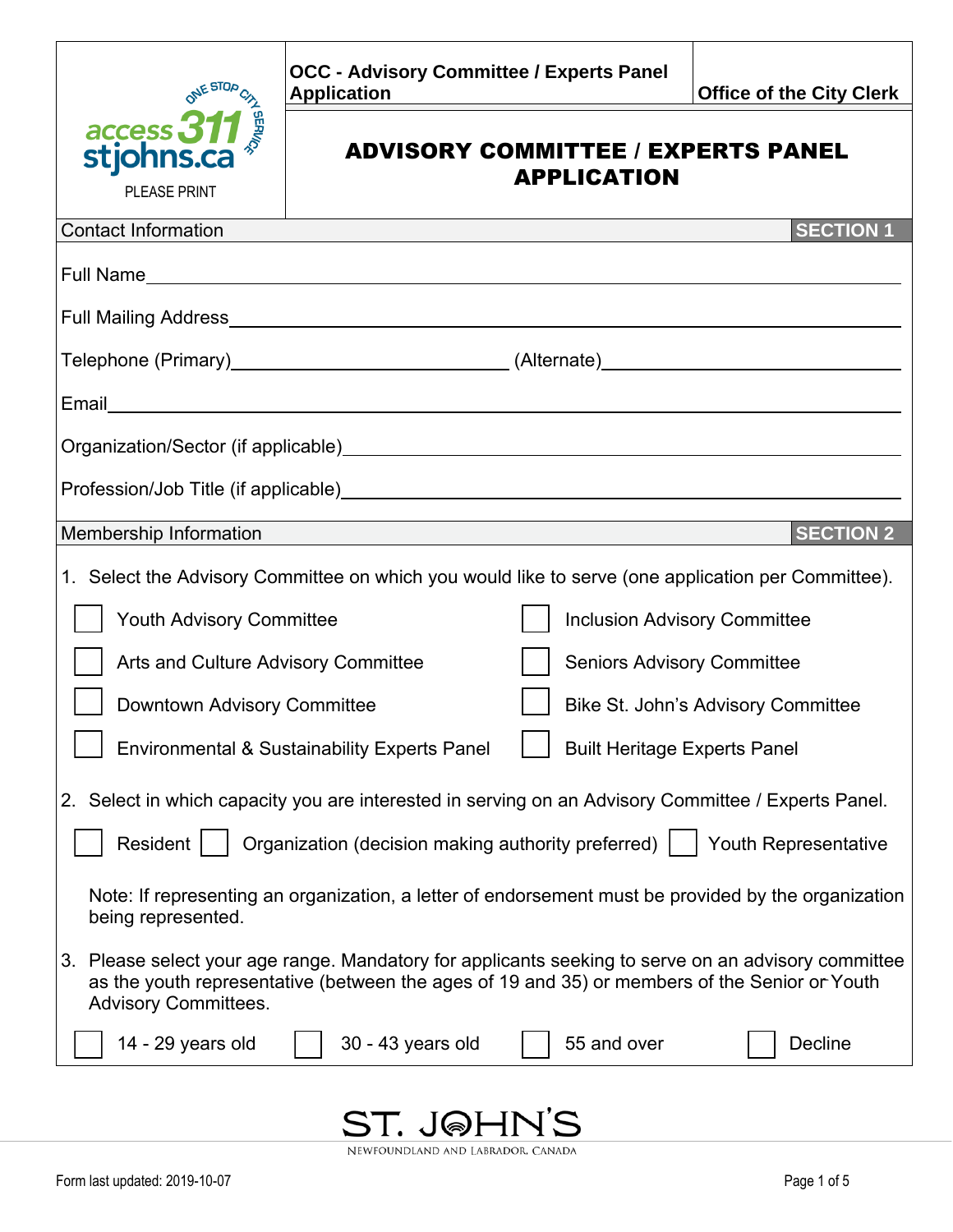| <b>Advisory Committee / Experts Panel Application</b>                                                                                                                                                                                     | <b>Office of the City Clerk</b> |
|-------------------------------------------------------------------------------------------------------------------------------------------------------------------------------------------------------------------------------------------|---------------------------------|
| <b>General Information continued</b>                                                                                                                                                                                                      | <b>SECTION 3</b>                |
| 4. Mandatory for applicants 14 – 29 years old applying to the Youth Advisory Committee.                                                                                                                                                   |                                 |
|                                                                                                                                                                                                                                           |                                 |
| Junior High (Grade)______ High School (Grade)__________Post-Secondary (Years)________                                                                                                                                                     |                                 |
| 5. Are you currently, or have you previously been, a member of any City committees/panels/boards?<br>If so, please list the committee name(s) and the date(s) of service.                                                                 |                                 |
| Questions (feel free to attach a resume with your application)                                                                                                                                                                            | <b>SECTION 4</b>                |
| Based on the purpose of the Advisory Committee / Experts Panel outlined in the terms of reference,<br>why would you like to serve on this Committee / Panel? What aspects of the Committee's / Panel's<br>purpose are of interest to you? |                                 |
| Tell us how your knowledge, skills, and abilities make you an ideal candidate to serve on this Advisory<br>Committee / Experts Panel.                                                                                                     |                                 |
| ST. JOHN'S                                                                                                                                                                                                                                |                                 |

NEWFOUNDLAND AND LABRADOR, CANADA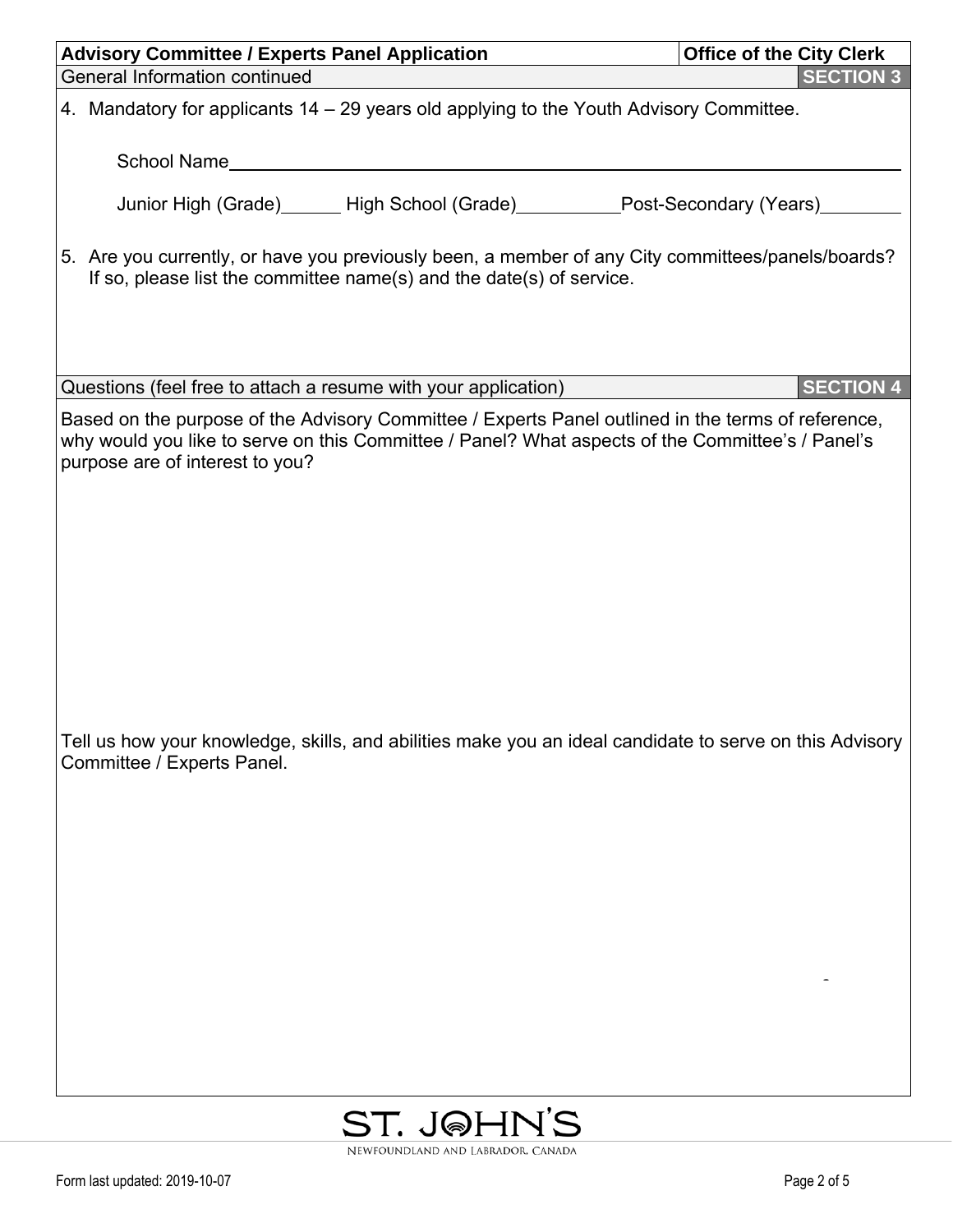| <b>Advisory Committee / Experts Panel Application</b>                                                                                                                                      | <b>Office of the City Clerk</b> |
|--------------------------------------------------------------------------------------------------------------------------------------------------------------------------------------------|---------------------------------|
| Questions (feel free to attach a resume with your application) continued                                                                                                                   | <b>SECTION 5</b>                |
| Please provide your previous/current work, community service, or other volunteer activities and<br>interests that may be related to the purpose of the Advisory Committee / Experts Panel. |                                 |
| What else can you tell us about yourself or your organization that supports your application?                                                                                              |                                 |
|                                                                                                                                                                                            |                                 |

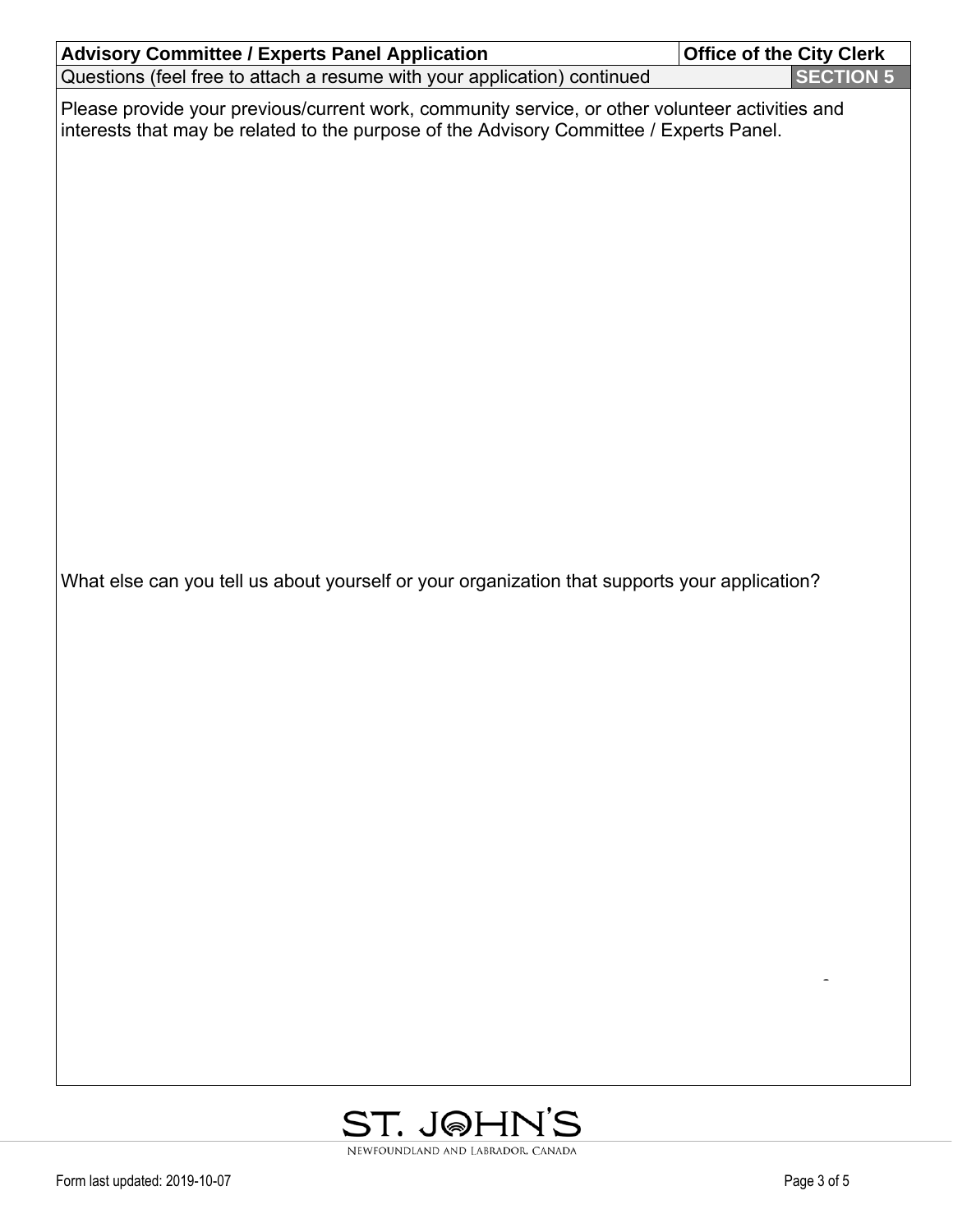# Advisory Committee / Experts Panel Application **Access 19 and Service 20 and Service** 10 and 10 and 10 and 10 and 10 and 10 and 10 and 10 and 10 and 10 and 10 and 10 and 10 and 10 and 10 and 10 and 10 and 10 and 10 and 10

## **Eligibility**

Preference will be given to residents of St. John's. Organizational representatives must have a connection to the purpose of the Advisory Committee / Experts Panel. Exceptions may be made by the selecting body as appropriate.

### **Commitment to Equity and Inclusiveness**

The City of St. John's is strongly committed to equity and inclusiveness. In selecting Advisory Committee / Experts Panel members, the City will aim to design processes that are transparent, accessible, free of discrimination and seek to remove barriers.

### **Selection Information**

In addition to eligibility requirements, the specific skills and experiences of an applicant will be important factors in Committee / Panel selection. While all residents who meet the Eligibility Requirements are encouraged to apply, those who have demonstrated experience with groups or initiatives that have goals consistent with the Advisory Committee / Experts Panel, as outlined in its [Terms of Reference,](http://stjohns.ca/forms/terms-reference-advisory-committees-working-groups-and-experts-panels) will be given preference.

Advisory Committees and Experts Panels are only one way the City engages with residents. Where applicable the City also uses other tools to gain perspectives and input.

For more information on public engagement in the City of St. John's and to find out how to get involved or learn about what's coming up, check out the engagement page on the City's website or check out the City's [Engage! St. John's](http://engagestjohns.ca/engage) online engagement community and connect with us on [Twitter](http://www.twitter.com/cityofstjohns) and [Facebook.](http://www.facebook.com/cityofstjohns)

| <b>SECTION 7</b><br>References (must be non-family members) |              |              |
|-------------------------------------------------------------|--------------|--------------|
|                                                             | Reference #1 | Reference #2 |
| Name                                                        |              |              |
| Occupation / Job Title                                      |              |              |
| Relationship to Applicant                                   |              |              |
| <b>Primary Phone</b>                                        |              |              |
| <b>Secondary Phone</b>                                      |              |              |
| Email                                                       |              |              |
| Date                                                        |              |              |
| Signature                                                   |              |              |